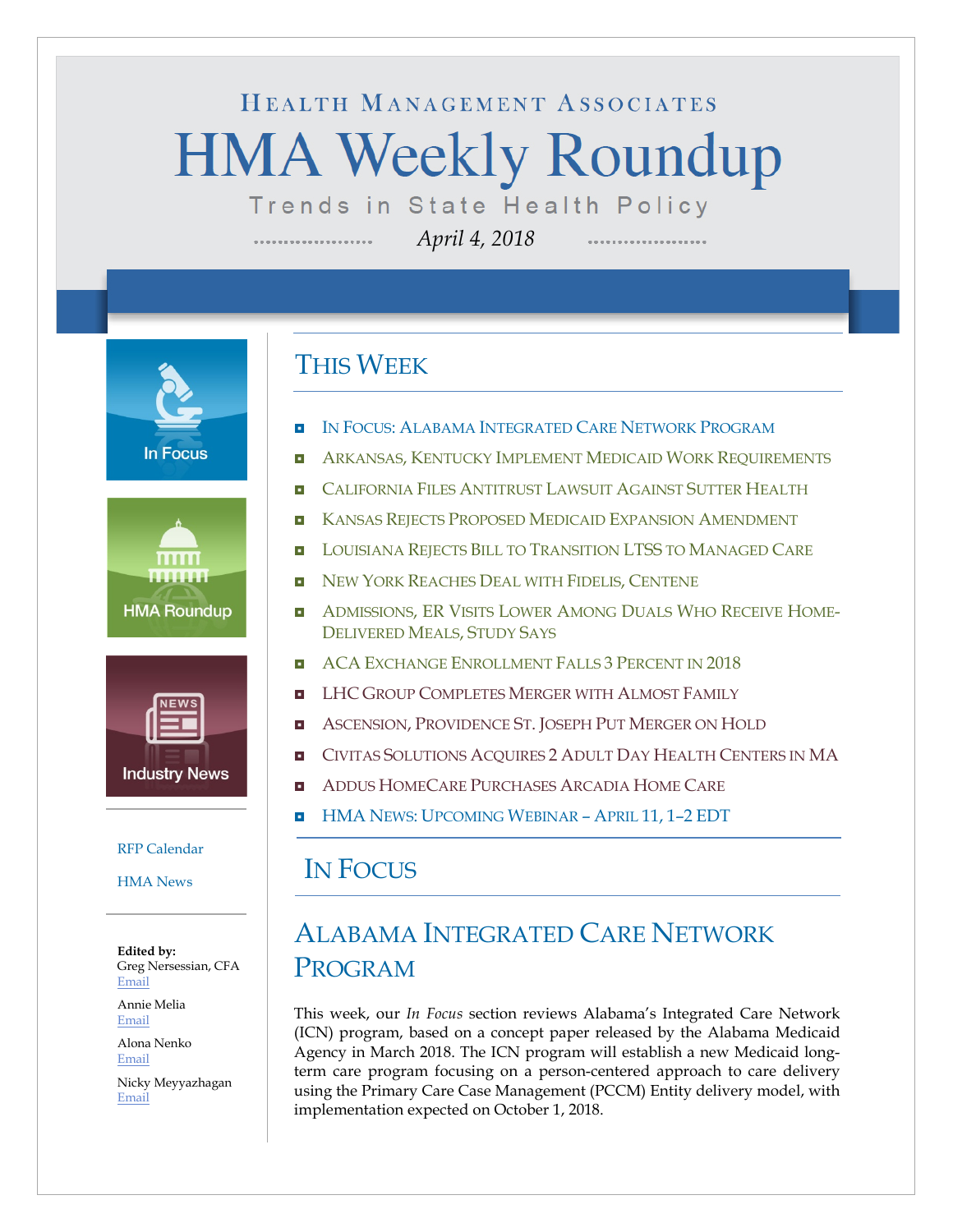#### ICN PROGRAM

Alabama's current long-term services and supports (LTSS) system covers approximately 23,000 qualified elderly and disabled adults. The ICN program, in an effort to fix the fragmentation in the LTSS delivery system and to create a more fiscally sustainable system, will introduce managed care components, including a strong emphasis on case management, outreach, and an effort to increase home and community-based services (HCBS) utilization over institutional care. The PCCM model was chosen after the state deemed that a full-risk, capitated model would be more costly compared to the current Medicaid program.

#### **STRUCTURE**

The Alabama Medicaid Agency will continue to process claims and pay for all Medicaid-covered services on a fee-for-service (FFS) basis, with the exception of HCBS case management services for the Elderly and Disabled and ACT waivers. The agency will also be responsible for maintaining the Medicaid feefor-service provider network as well as operation of a call center, provision of satisfaction surveys, and a grievance and appeals system.

The ICN will be responsible for education, outreach, and case management services. It will be the primary source of contact for Medicaid LTSS. The ICN will educate eligible beneficiaries about nursing facility and HCBS waiver options and coordinate with hospitals on educational resources related to community options.

ICN clinical staff will coordinate all services for members to support overall health, not just long-term care needs. The ICN will contract with the statewide network of local Area Agencies on Aging (AAAs) to deliver HCBS waiver case management services for the first two years of the program. The ICN will reimburse the AAAs at a minimum rate equal to the prevailing Medicaid feefor-service payment schedule. It will be held accountable for increasing the percentage of members in HCBS settings. The ICN will also be required to have coordinating agreements with nursing facilities to share information, recommend medical interventions to avoid hospital admissions and emergency room visits, and suggest quality improvements in the care-planning process.

Additionally, the ICN will be responsible for data management, quality improvement, and other administrative functions.

#### **ELIGIBILITY**

The following individuals will be eligible to participate in the ICN program:

- Medicaid beneficiaries receiving care within a nursing facility
- Medicaid beneficiaries receiving care through select HCBS waiver programs
	- o Elderly and Disabled Waiver targeting individuals who are frail or physically disabled
	- o Alabama Community Transition (ACT) Waiver targeting individuals currently residing in institutional long-term care who seek to transition to an HCBS setting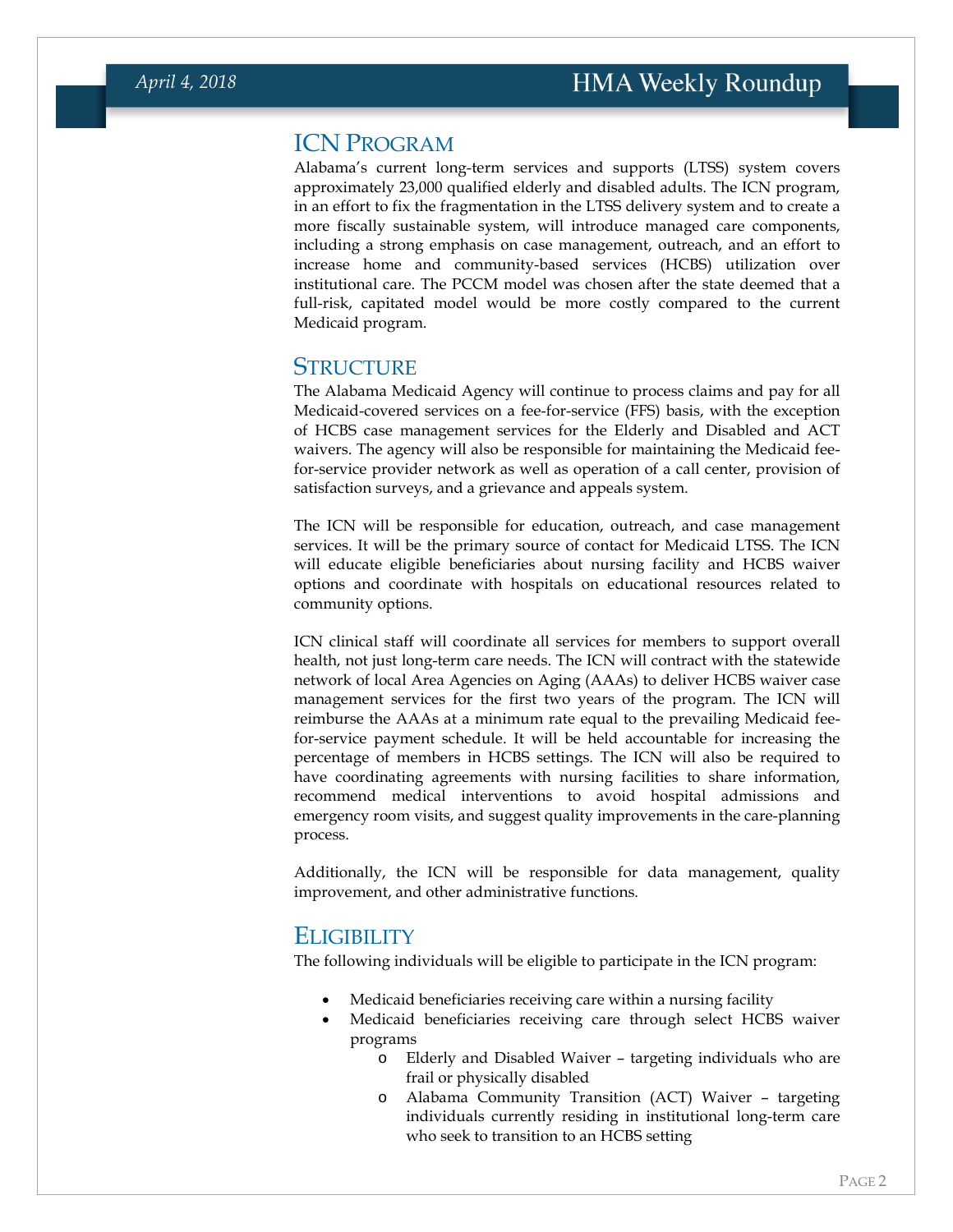Dual eligibles who qualify based on the above criteria will be included in the program. Approximately 85 percent of the ICN enrollment is expected to be duals.

The following populations will be excluded from the ICN program and continue to be administered on a fee-for-service basis by the state:

- State of Alabama Independent Living (SAIL) waiver participants
- Technology Assisted (TA) waiver participants
- Participants in either of the two waivers serving individuals with intellectual and developmental disabilities (I/DD)
- Individuals in Alabama's Program for All Inclusive Care for the Elderly (PACE)
- Individuals living in an intermediate care facility
- Individuals receiving Medicaid-funded hospice room and board in a nursing facility or Medicaid-funded hospice in the community

#### QUALITY MEASURES

Each ICN's performance will be evaluated by the ICN Quality Assurance Committee (QAC) based on the following quality measures:

- Clinical
- Long-Term Care
- Service Delivery and Effectiveness
- Person-Centered Planning and Coordination
- Choice and Control
- Community Inclusion
- Holistic Health and Functioning
- System Performance and Accountability

#### RFP TIMELINE

The ICN RFP is expected to be released in April 2018. Awards are expected in June 2018 with implementation set to begin by October 1, 2018, pending CMS approval of the 1915(b) waiver application and 1915(c) waiver amendments to be submitted mid-2018.

| <b>RFP</b> Activity    | Date            |
|------------------------|-----------------|
| RFP Released           | April 2018      |
| Anticipated Award      | June 2018       |
| Waiver Submittals      | Mid-2018        |
| Anticipated Enrollment | August 2018     |
| Anticipated Go-Live    | October 1, 2018 |

[Link to Alabama ICN Concept Paper](https://medicaid.alabama.gov/documents/5.0_Managed_Care/5.2_Other_Managed_Care_Programs/5.2.4_ICNs/5.2.4_Updated_ICN_Concept_Paper_3-26-18.pdf)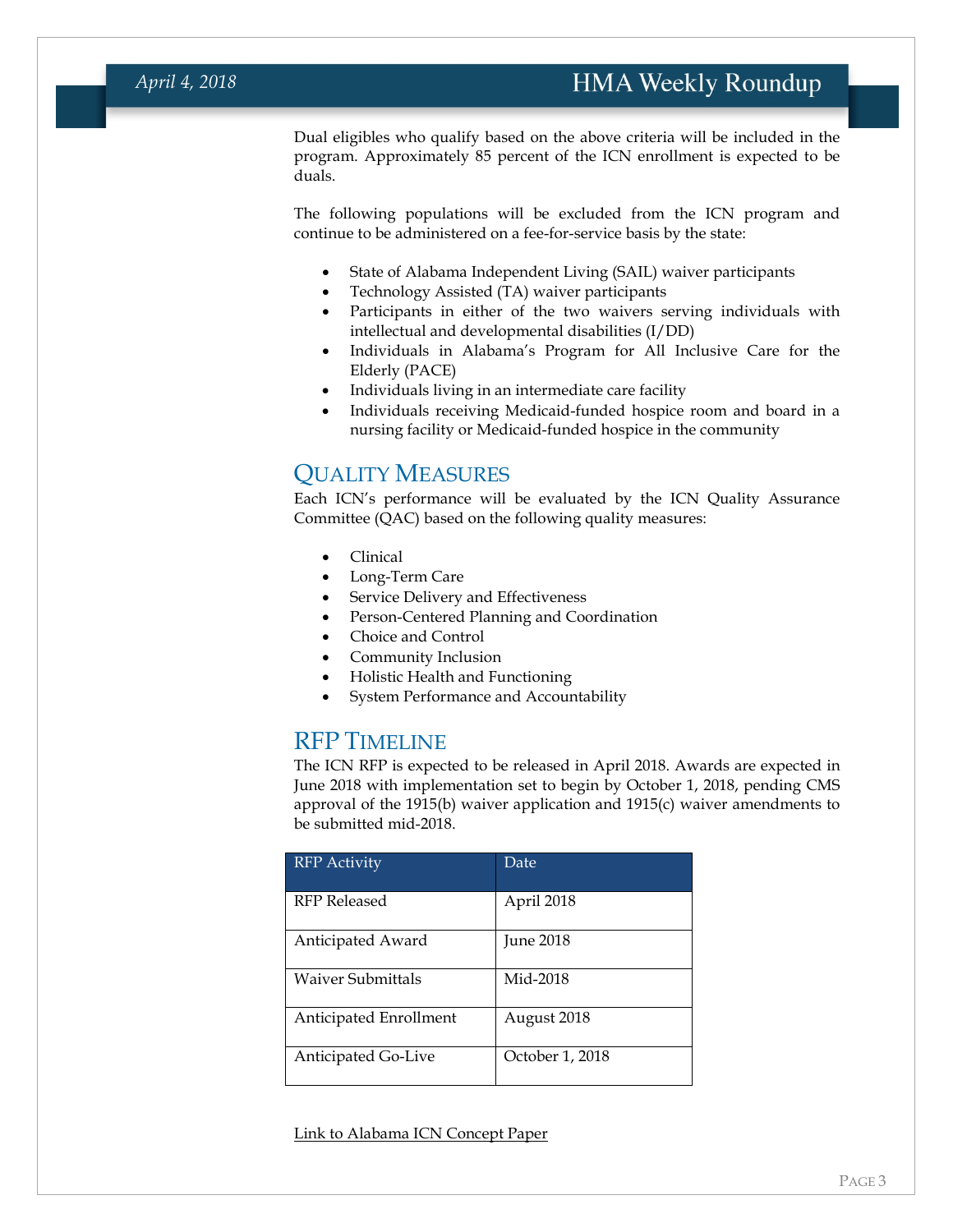#### **HMA** mm **MEDICAID** ....... ROUNDUP **HMA Roundup**

## *Alaska*

**Alaska Medicaid Is Developing RFP for Statewide Behavioral Health ASO.** *Open Minds* reported on April 2, 2018, that the Alaska is developing a request for proposals (RFP) for an administrative service organization (ASO) to manage Medicaid behavioral health care statewide. The initiative is part of the state's 1115 Behavioral Health Demonstration Waiver and is designed to improve accountability, increase early intervention, and reduce use of institutional services. About 14 percent of the state's 180,000 Medicaid enrollees are expected to require the enhanced behavioral waiver services. [Read More](https://www.openminds.com/market-intelligence/news/alaska-medicaid-preparing-rfp-for-statewide-medicaid-behavioral-health-aso/)

#### <span id="page-3-0"></span>*Arkansas*

**Arkansas Launches Work Requirement Portal for Medicaid Expansion Members.** *Arkansas Times* reported on April 3, 2018, that the Arkansas Department of Human Services launched an online portal that Medicaid expansion enrollees will be required to use to prove compliance with new Medicaid work requirements. The work requirements, effective June 1, 2018, are expected to affect an estimated 39,000 low-income adults between the ages of 30 and 49 years, requiring them to engage in work or other employment activities for 80 hours per month. [Read More](https://www.arktimes.com/ArkansasBlog/archives/2018/04/02/dhs-rolls-out-work-requirement-portal-for-arkansas-works-beneficiaries)

**Arkansas Advances Rule to Reduce Retroactive Medicaid Coverage from 90 to 30 Days.** *Northwest Arkansas Democrat Gazette* reported on April 3, 2018, that an Arkansas legislative panel advanced new rules that reduce retroactive Medicaid coverage from 90 to 30 days. This change is estimated to reduce annual Medicaid spending by \$20.8 million starting July 1. [Read More](http://www.nwaonline.com/news/2018/apr/03/panel-advances-new-rules-to-cut-medicai/)

# <span id="page-3-1"></span>*California*

**California Files Antitrust Lawsuit Against Sutter Health.** *Kaiser Health News* reported on April 1, 2018, that California has filed a state antitrust lawsuit against health system Sutter Health, alleging anticompetitive practices and overcharging of patients and employers. The lawsuit, filed in San Francisco County Superior Court, asks the court to prevent Sutter from engaging in practices such as enforcing gag clauses on prices, demanding allor-nothing network contracts with insurers, and charging high out-of-network charges. [Read More](https://khn.org/news/california-sues-sutter-health-alleging-excessive-pricing/)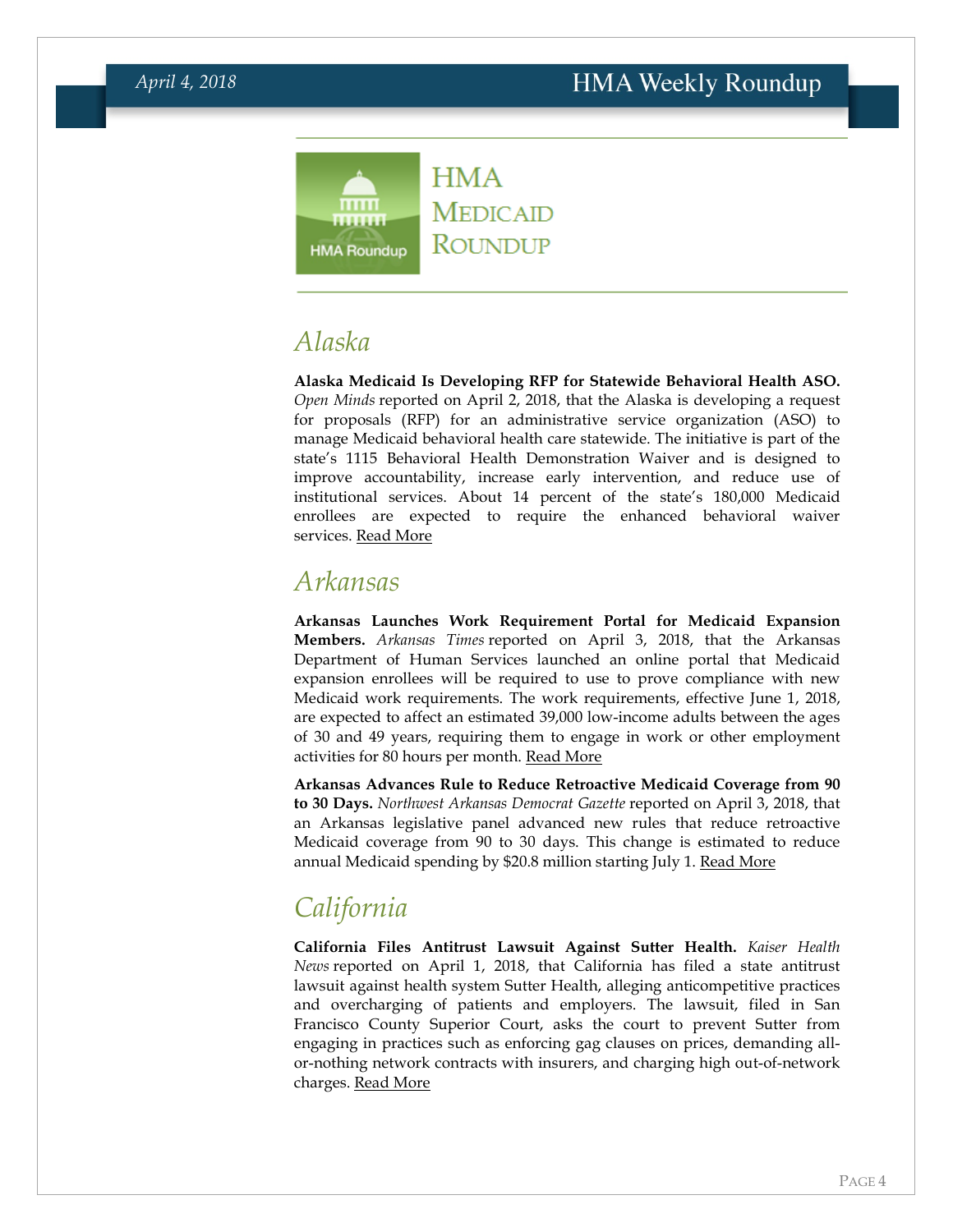**California Providers Oppose Effort to Carve Medicaid Out of 340B Drug Program.** *Modern Healthcare* reported on March 30, 2018, that California providers are banding together to oppose a budget proposal from Governor Jerry Brown to carve Medicaid out of the federal 340B drug discount program. More than 170 of California's 400 hospitals receive 340B drug discounts. The state Department of Health Services projects that Brown's proposal would save \$4.1 billion. [Read More](http://www.modernhealthcare.com/article/20180330/NEWS/180339974)

**California Senator, SEIU Support Bill Targeting Profiteering by Addiction Treatment Centers, Dialysis Providers.** *Kaiser Health News* reported on March 28, 2018, that California Senator Connie Leyva (D-Chino) has proposed a bill targeting addiction treatment centers and dialysis providers accused of profiteering, including fraudulent or unjustified billing of vulnerable patients. Insurer Blue Shield of California and the Service Employees International Union-United Healthcare Workers West (SEIU-UHW) support the legislation. A state Senate Health committee hearing is scheduled for April 18. [Read More](https://khn.org/news/calif-bill-targets-profiteering-in-addiction-treatment-dialysis-industries/)

### *Colorado*

**Senate Committee Rejects Medicaid Work Requirements Bill.** *The Denver Post* reported on March 29, 2018, that the Colorado Senate Health and Human Services Committee rejected a bill to create Medicaid work requirements. The legislation would have required able-bodied Medicaid recipients to be employed, seeking work, volunteering or in job training. Approximately 1.3 million Colorado residents receive Medicaid with nearly five percent potentially losing benefits if the bill had passed. [Read More](https://www.denverpost.com/2018/03/29/colorado-medicaid-work-requirement-fails/)

#### *Iowa*

**Iowa Medicaid Managed Care Program Sees Complaints Rise.** *U.S. News* reported on April 2, 2018, that Iowa received 225 complaints related to the state's Medicaid managed care program in 2017, more than double 2016, according to a report from the Iowa Office of Ombudsman. The report added that complaints are up for the fourth straight year. [Read More](https://www.usnews.com/news/best-states/iowa/articles/2018-04-02/agency-report-iowa-medicaid-complaints-doubled-in-2017)

**Governor to Sign Bill Allowing Association Plans, Other Less-Expensive Health Plans.** *The Hill* reported on March 28, 2018, that Iowa Governor Kim Reynolds is expected to sign a bill that would allow association health plans and other less-expensive "benefit plans" to be offered as an alternative to Affordable Care Act Exchange (ACA) plans. The plans wouldn't be required to comply with ACA provisions and regulations, such as essential benefits, guaranteed issue, and community rating. The "benefit plans" would be offered by the Iowa Farm Bureau and Wellmark Blue Cross and Blue Shield. The legislation argues the plans aren't insurance and therefore don't need to comply with federal or state insurance laws. [Read More](http://thehill.com/policy/healthcare/380684-iowa-seeks-to-allow-insurers-to-skirt-obamacare-rules)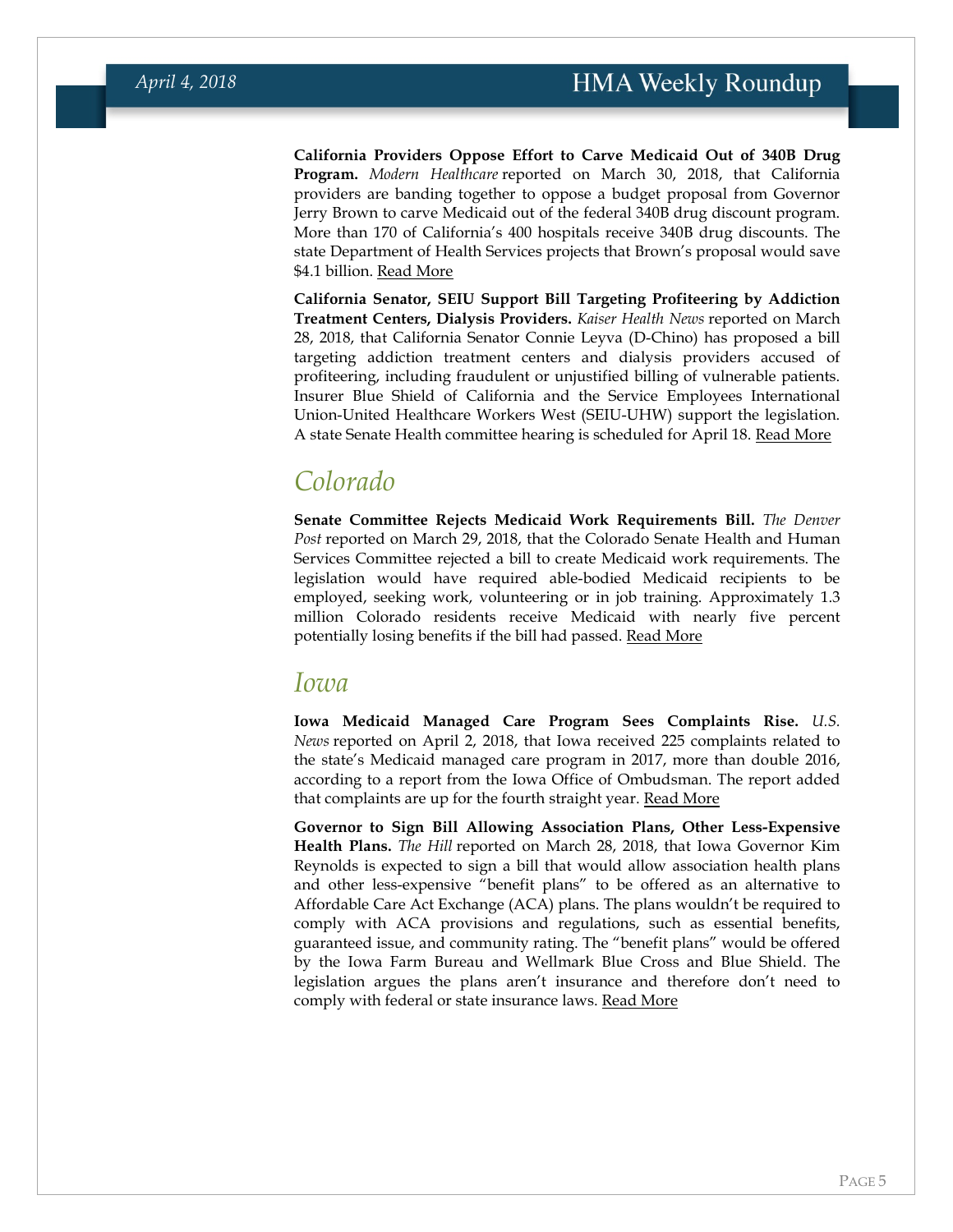#### <span id="page-5-0"></span>*Kansas*

**House Rejects Proposed Medicaid Expansion Amendment.** *The Garden City Telegram* reported on March 28, 2018, that the Kansas House rejected a proposal to include Medicaid expansion as an amendment to an unrelated bill. State Rep. Tim Hodge (D-North Newton) proposed adding the amendment to a bill aimed at creating juvenile crisis intervention centers. [Read More](http://www.gctelegram.com/news/20180328/house-rejects-medicaid-expansion)

**Kansas Seeks Receivership for 15 Nursing Homes***. Rapid City Journal* reported on March 28, 2018, that Kansas is seeking to have 15 Skyline Health Services nursing homes placed into receivership. The Kansas Department for Aging and Disability Services made the request to district courts in several jurisdictions after Skyline said it is unable to make payroll, potentially impacting care for 845 nursing home residents. Mission Health Care would oversee operation of the facilities. [Read More](http://rapidcityjournal.com/news/national/kansas-regulators-seek-to-take-over-nursing-homes/article_e4771041-50fe-5324-b02e-eb906953e762.html)

## *Kentucky*

**Kentucky To Implement Medicaid Work Requirements, Premiums.** *Bowling Green Daily News* reported on March 31, 2018, that Kentucky is moving ahead with plans to implement Medicaid work requirements and premiums for certain members on July 1, 2018. The initiatives are part of the state's recently approved Kentucky HEALTH Section 1115 Medicaid waiver. The work requirement will affect an estimated 35,000 Kentucky residents, requiring ablebodied adults to engage in work or other employment activities for 80 hours per month. [Read More](http://www.bgdailynews.com/news/plans-moving-forward-to-implement-medicaid-waiver/article_8be31e93-cc7f-5637-a464-ff3c63bb8197.html)

## <span id="page-5-1"></span>*Louisiana*

**Lawmakers Reject Bill to Transition LTSS to Managed Care.** *Skilled Nursing News* reported on March 28, 2018, that a Louisiana Senate committee has rejected a bill to transition Medicaid long-term services and supports to managed care. The Senate Health and Welfare committee voted 6-2 against the legislation. Nursing homes in Louisiana, which receive the bulk of the state's Medicaid funds, rank low in quality, according to AARP. [Read More](https://skillednursingnews.com/2018/03/louisiana-rejects-proposal-shift-skilled-nursing-residents-home/)

### *Minnesota*

**Minnesota Health Plans Experience Financial Turnaround in 2017.** *The Star Tribune* reported on April 3, 2018, that not-for-profit health plans in Minnesota reported net income of \$307.9 million in 2017 on revenues of \$27.6 billion, compared to a combined loss of \$600 million in 2016. Significantly improved profitability among Exchange plans drove the overall gain. Financial results include commercial and government lines. [Read More](http://www.startribune.com/health-insurers-return-to-profitability-in-minnesota/478658513/)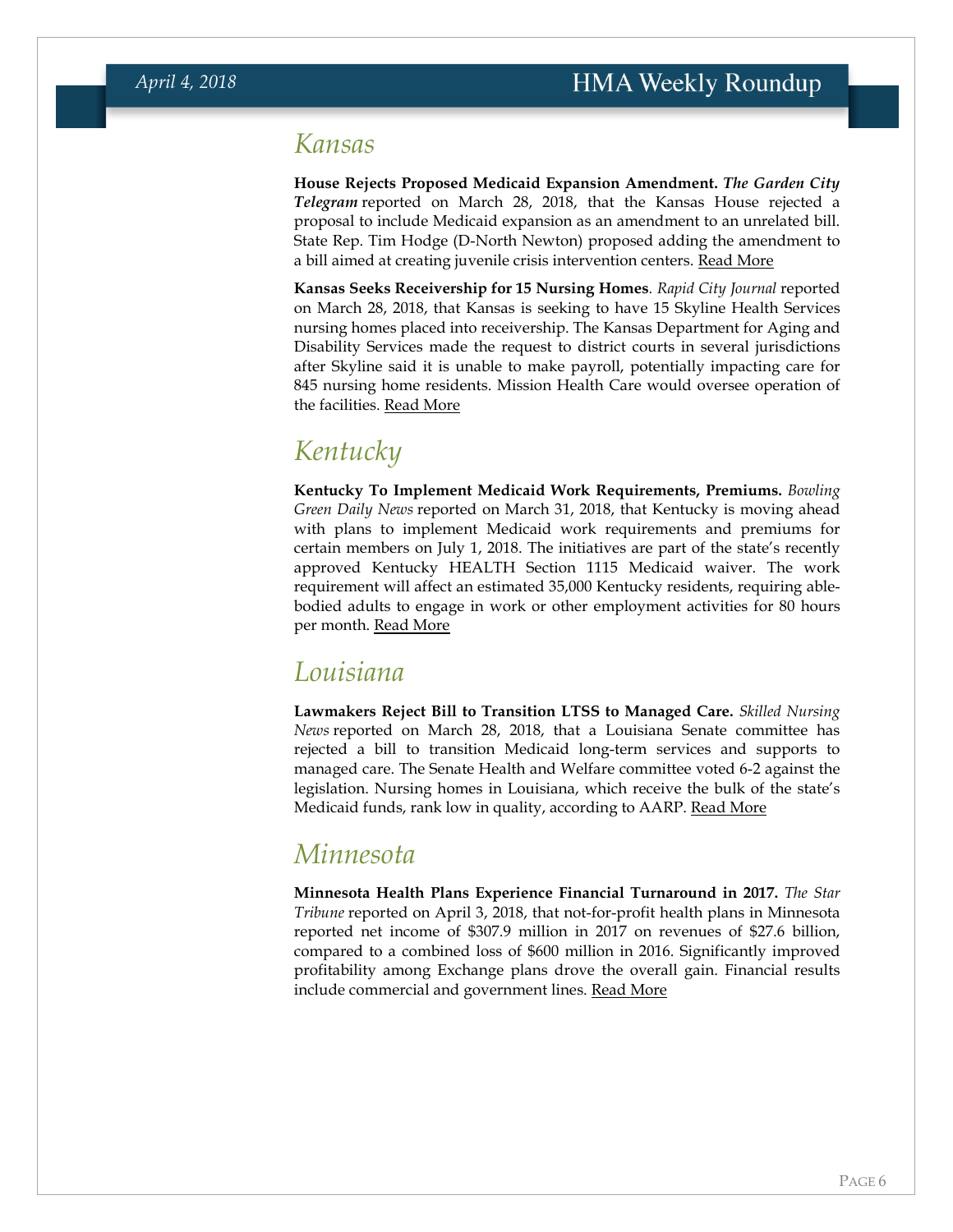## *Missouri*

**Senate Approves Additional Medicaid Spending for Fiscal 2018.** *St. Louis-Fox 2 News/Associated Press* reported on March 29, 2018, that the Missouri Senate has approved an additional \$705 million in fiscal 2018 spending, with \$622 million going to cover higher-than-expected Medicaid costs. The bill now heads to Governor Eric Greiten's desk. [Read More](http://fox2now.com/2018/03/29/missouri-lawmakers-grow-budget-by-700m-mainly-for-medicaid/)

## *New Hampshire*

**House Committee Approves Medicaid Expansion Bill with Work Requirements.** *The New Hampshire Union Leader* reported on March 28, 2018, that a key New Hampshire House committee unanimously cleared legislation that reauthorizes the state Medicaid expansion program for an additional five years and adds work requirements. As previously [reported,](https://hmais.healthmanagement.com/new-hampshire/nh-senate-passes-medicaid-expansion-bill-work-requirements/) the bill, which already passed in the state Senate, would also utilize 5 percent of liquor revenues to cover the cost of expansion. [Read More](http://www.unionleader.com/state-government/Medicaid-expansion-bill-clears-key-House-committee-in-unanimous-vote-03292018)

## *New Jersey*

#### HMA Roundup – Karen Brodsky [\(Email Karen\)](mailto:kbrodsky@healthmanagement.com)

**New Jersey Releases RFA for Community Health Disparity Prevention Program Funding.** On March 9, 2018, the New Jersey Department of Health, Office of Minority and Multicultural Health (OMMH) released a Community Health Disparity Prevention Program Request for Applications (RFA) to fund up to 17 three-year mini grants to community and faith-based organizations to eliminate health disparities. Up to \$50,000 per year will be awarded to implement evidence-based best practices or new, innovative intervention strategies that support health promotion and prevent and control chronic illness. This opportunity supports the goals of Health New Jersey 2020, the state's ten-year public health agenda. Proposals are due by May 11, 2018. [Read](http://www.state.nj.us/health/ommh/documents/chdpp_rfaj.pdf)  [More](http://www.state.nj.us/health/ommh/documents/chdpp_rfaj.pdf)

#### <span id="page-6-0"></span>*New York*

#### HMA Roundup – Denise Soffel [\(Email Denise\)](mailto:dsoffel@healthmanagement.com)

**New York Reaches Deal with Fidelis, Centene.** *Politico* reported on March 30, 2018, that New York State has reached a deal to receive \$2 billion from the sale of Fidelis to Centene, including \$500 million in Fidelis reserves. Centene will purchase Fidelis from Roman Catholic Diocese of Brooklyn for \$3.75 billion. The agreement is a victory for the Greater New York Hospital Association and health care union 1199SEIU. Originally intended as a reserve fund should federal Medicaid cuts be enacted, the fund's purposes are now more broadly to support "health care transformation." The Catholic Church leaders had previously [opposed](https://hmais.healthmanagement.com/new-york/ny-catholic-diocese-opposes-governors-proposal-on-nonprofit-insurer-sales/) attempts by New York Governor Andrew Cuomo to direct as much as 80 percent of proceeds back to the state. [Read More](https://www.politico.com/states/new-york/albany/story/2018/03/30/state-reaches-2b-deal-for-fidelis-centene-sale-as-budget-deal-nears-340804)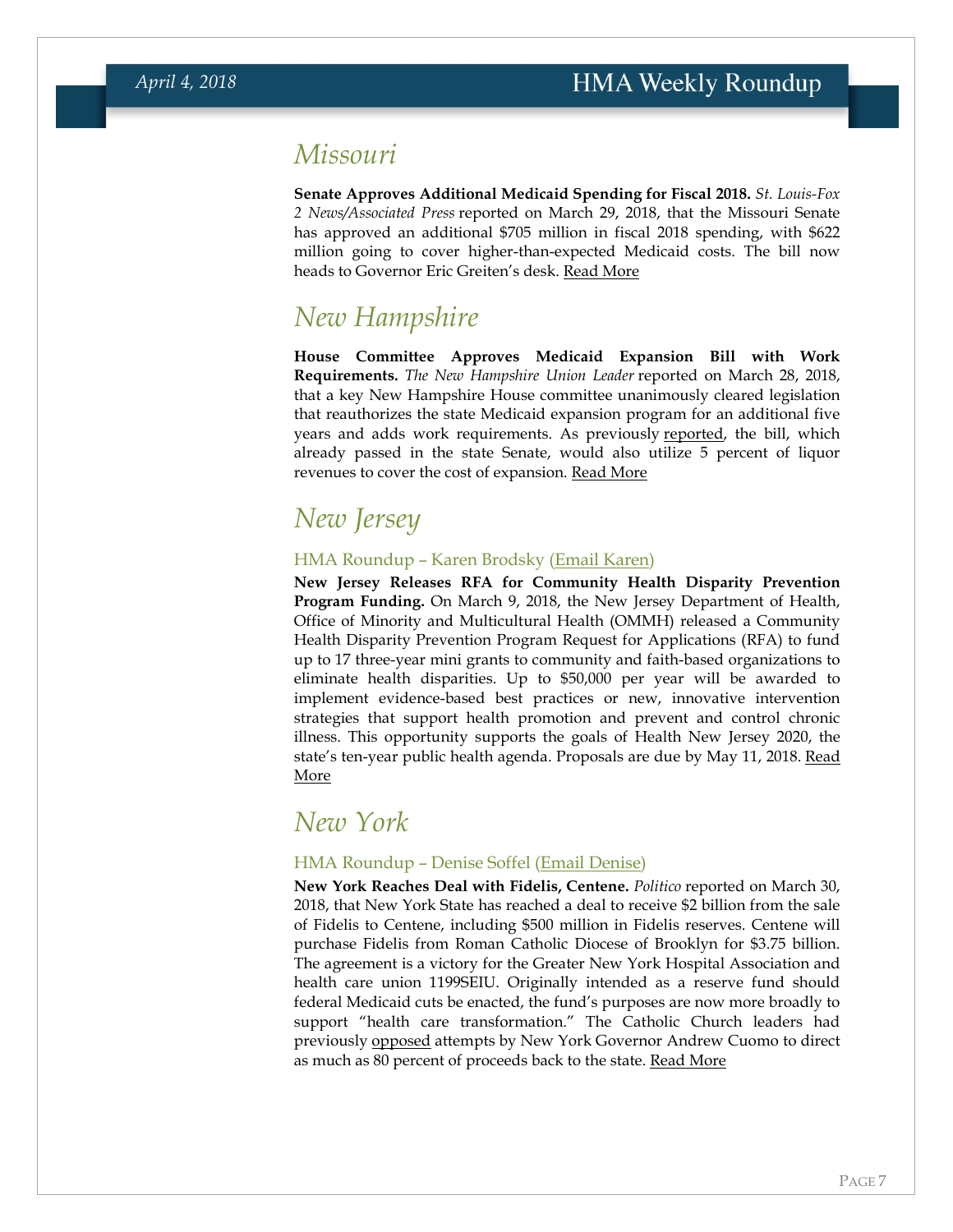**New York Releases Request for Information Regarding Patient Assessment Tool.** The New York State Department of Health released a Request for Information (RFI) in March 2018 to determine the implications of eliminating the use of the Hospital and Community (H/C) Patient Review Instrument (PRI). The H/C PRI is used as an admission tool for individuals who require placement or continued stay in Residential Health Care Facilities who must be assessed to determine the appropriateness of placement and level of care required. A review of the assessment process and tools was part of the work of the state's Regulatory Modernization Initiative, an effort to streamline and modernize New York's health care regulatory apparatus.

The RFI seeks recommendations for a replacement assessment tool, if necessary. New York State hospitals, nursing homes, home care providers, and assisted living providers are encouraged to submit responses. Responses should include information on the current use of the H/C PRI in the provider's setting, the implications for eliminating the use of the H/C PRI, and recommendations for a process or tool to replace the functions of the H/C PRI, if necessary. Responses submitted through the RFI will inform the Department's decision about whether to eliminate the use of the H/C PRI. [Read More](https://www.health.ny.gov/funding/rfi/pri/index.htm)

**New York Medicaid Director Departs; Posts 'Lessons Learned.'** *Health Affairs* reported on April 2, 2018, that Jason Helgerson, New York's Medicaid Director since January 2011, will be leaving his position at the end of the week. He recently posted a blog in Health Affairs where he reflects on his 11 years as Medicaid Director (four in Wisconsin, seven in New York), and articulates five important lessons learned. He points out that Medicaid is the biggest health coverage program in the country in terms of enrollment and the second-largest in terms of purchasing. Medicaid is also the program responsible for the largest number of high-cost/high-needs patients. The lessons are:

- 1. You can bend the Medicaid cost curve without taking benefits away from poor people, and stakeholder engagement holds the key.
- 2. Medicaid is a scalable and highly cost-effective vehicle for reducing the uninsured rate.
- 3. Medicaid can and should lead the way in health care delivery system reform.
- 4. Medicaid programs must look beyond "legacy" health care models and support new care models.
- 5. Medicaid is the most important health insurance program in the United States. [Read More](https://www.healthaffairs.org/do/10.1377/hblog20180327.160561/full/)

**New York Investigates Alleged Labor Violations at Home Health Agencies Following 1199 SEIU Concerns.** *Modern Healthcare* reported on March 30, 2018, that the New York Office of the Medicaid Inspector General and the state Department of Labor began auditing home health agencies for alleged labor violations. The investigations come after 1199SEIU United Healthcare Workers East expressed concerns that non-union agencies are not offering full wages and benefits as required by law. [Read More](http://www.modernhealthcare.com/article/20180330/NEWS/180339977)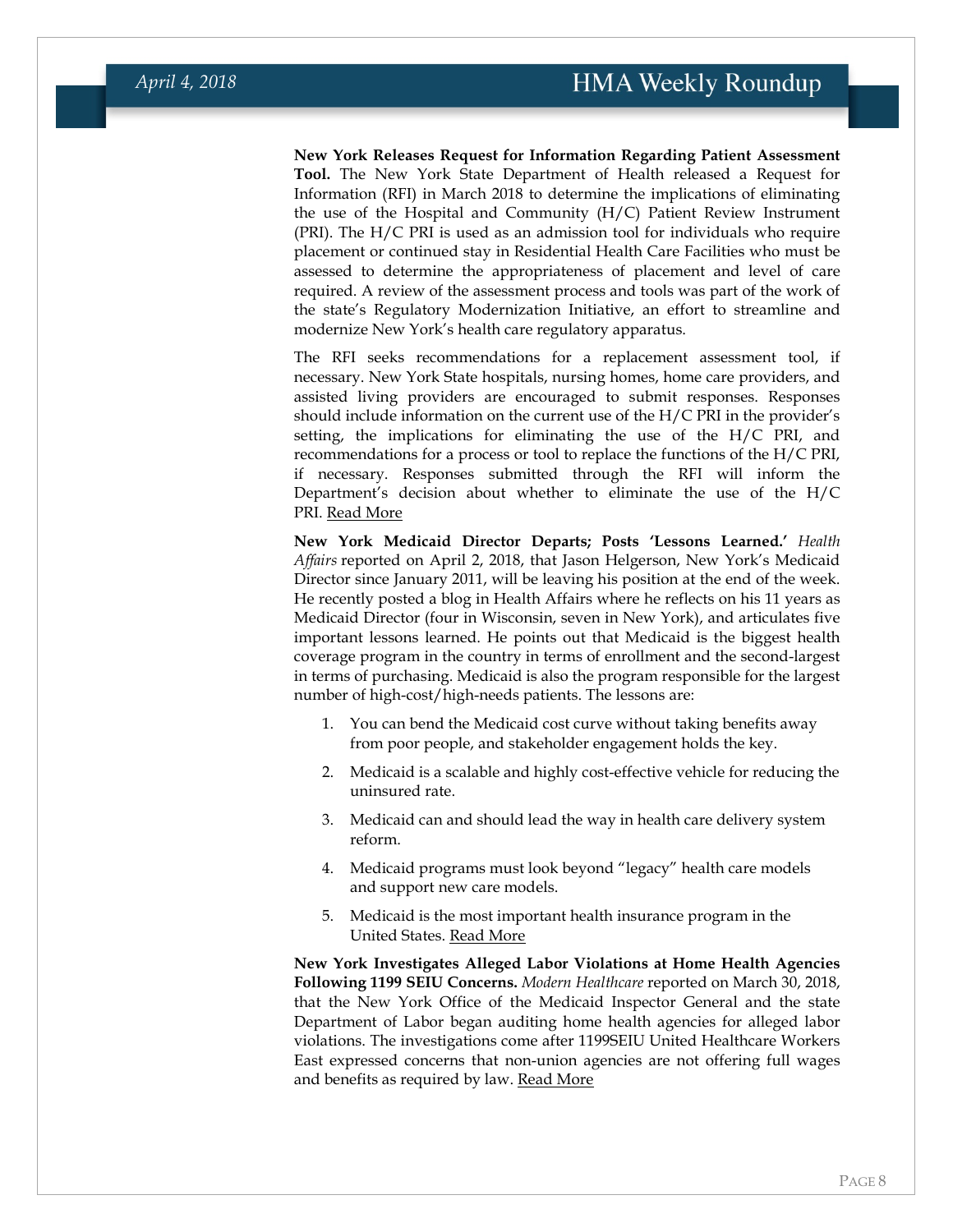**New York Reaches Settlement with CenterLight for Receiving Improper Medicaid LTC Capitated Payments.** New York announced on March 28, 2018, that CenterLight will pay \$10.36 million to settle federal and state allegations that its former Medicaid long-term care plan submitted fraudulent claims for monthly capitation payments for 186 members. New York will receive \$6.36 million. The settlement names CenterLight Health System and CenterLight Healthcare as well as CenterLight MLTCP, which was sold in 2017. [Read More](https://ag.ny.gov/press-release/ag-schneiderman-announces-103-million-joint-state-federal-settlement-centerlight-over)

## *Ohio*

**Ohio Prohibits 'Gag Orders' on Disclosing Lower Prescription Prices.** *The Columbus Dispatch* reported on April 4, 2018, that the Ohio Department of Insurance (ODI) ordered health insurers and pharmacy benefit managers (PBMs) to stop enforcing clauses in agreements with pharmacists that prevent pharmacists from informing consumers of the lowest drug price available. ODI also prohibited insurers and PBMs from charging consumers more for their prescriptions than it would otherwise cost without insurance coverage. Read [More](http://www.dispatch.com/news/20180404/ohio-bans-gag-orders-on-cheaper-cash-prices-for-prescriptions)

**Ohio Groups and Officials Oppose Medicaid Work Requirements.** *The Plain Dealer* reported on April 3, 2018, that state think tanks, medical associations, and local officials oppose the Ohio Department of Medicaid's proposal to apply work requirements to the Medicaid expansion population. Opponents estimate the proposal will cost county governments \$380 million over a fiveyear period. They also question the state's estimate that only 18,000 Ohioans would be unenrolled under the new requirements, and they allege racial disparity in the county-based exemption provisions. [Read More](http://www.cleveland.com/healthfit/index.ssf/2018/04/ohio_groups_officials_oppose_m_1.html)

**Ohio Submits Individual Health Insurance Mandate Waiver.** *Gongwer News Service* reported on April 2, 2018, that the Ohio Department of Insurance (ODI) submitted a Section 1332 waiver request on March 30, 2018, to eliminate the individual health insurance mandate in Ohio. ODI expects to release a second application request later this spring to waive the employer health insurance mandate. [Read More](https://www.gongwer-oh.com/programming/news.cfm?Article_ID=870630201)

## *Pennsylvania*

**Pennsylvania Focuses on Senior Hunger and Partnership in Federal Food Program.** On March 29, 2018, Pennsylvania Secretaries of the Department of Human Services and the Department of Aging discussed the progress made in addressing senior hunger in Pennsylvania through Governor Wolf's Food Security Partnership, particularly focusing on the improved health outcomes for seniors who receive SNAP benefits. Only approximately 30 percent of eligible seniors currently receive SNAP benefits. To increase that population, DHS reduced the SNAP application from 24 pages to two and has cut red tape by increasing eligibility redeterminations from one year to three years. [Read](http://www.media.pa.gov/Pages/DHS_details.aspx?newsid=293)  [More](http://www.media.pa.gov/Pages/DHS_details.aspx?newsid=293)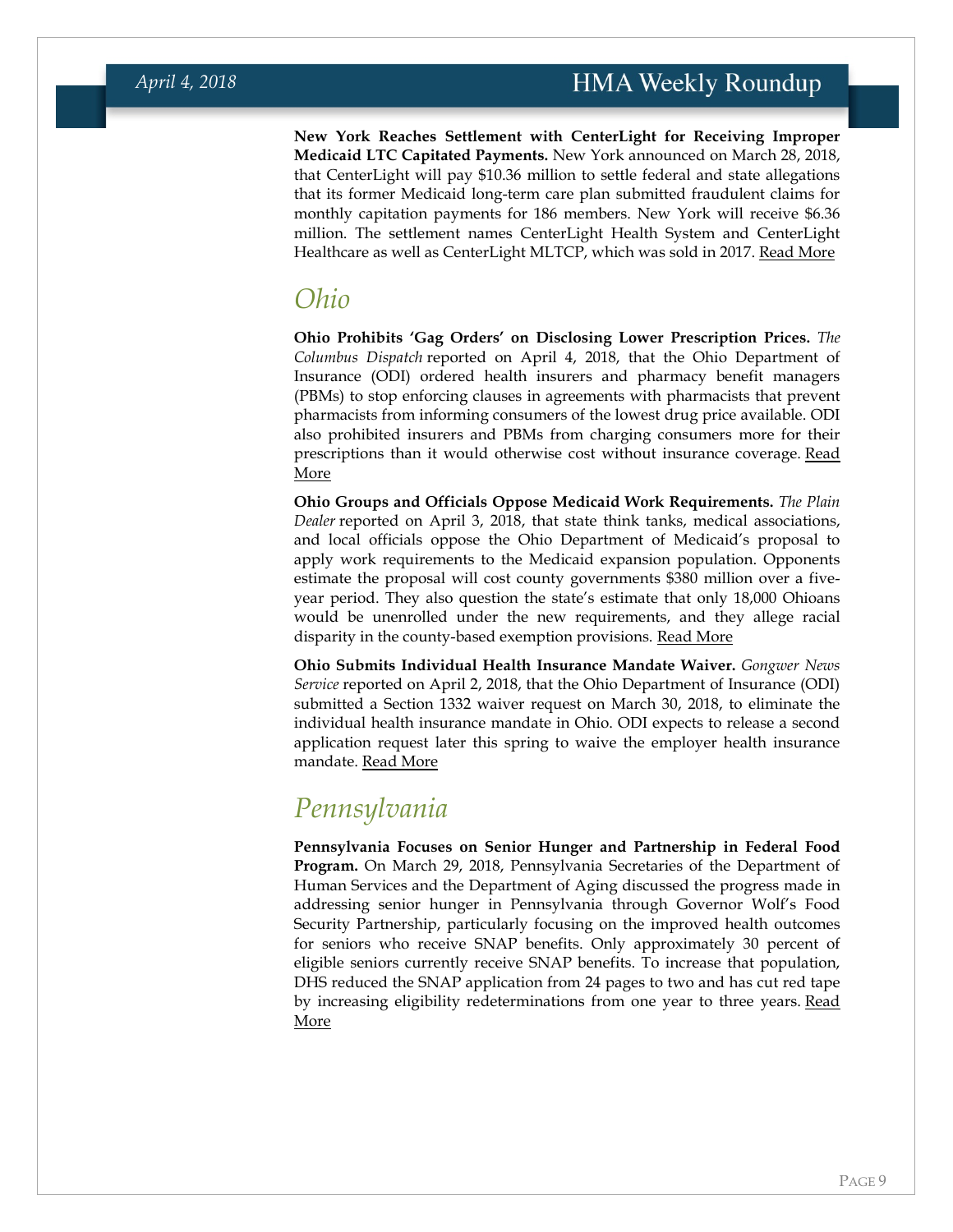## *Virginia*

**Virginia Needs Medicaid Expansion to Protect Bond Rating, Finance Secretary Says.** *Richmond Times-Dispatch* reported on March 30, 2018, that Virginia needs to expand Medicaid to protect the state's Triple-A bond rating, according to Aubrey Lane, Secretary of Finance. He noted that without federal expansion funds, the state would struggle to satisfy reserve requirements and address rating agency concerns. A state Senate budget proposal would add \$180 million in cash reserves without expansion, while a House version relies on savings from expansion. [Read More](http://www.richmond.com/news/virginia/government-politics/general-assembly/virginia-finance-secretary-doubts-state-can-protect-bond-rating-without/article_6994ff9d-1b4e-5e8e-aed6-2c802dfb3106.html)

## *Wisconsin*

**Wisconsin Proposes Medicaid Work Requirements, Premiums.** *The Milwaukee Journal Sentinel* reported on March 28, 2018, that Wisconsin has proposed work requirements for BadgerCare Plus, the state's Medicaid program. The proposal, from Governor Scott Walker's administration, would apply to healthy adults under 50 years old without children who have not worked for four years straight. Beneficiaries would also need to pay a monthly premium of \$4 or \$8 or potentially be locked out of coverage for six months. The state is also seeking drug screening. The changes require federal approval. [Read More](https://www.jsonline.com/story/money/business/health-care/2018/03/28/wisconsin-among-states-seeking-federal-approval-work-requirements-some-people-covered-medicaid-but-o/460672002/)

#### <span id="page-9-0"></span>*National*

**Admissions, ER Visits Are Lower Among Duals Who Receive Home-Delivered Meals, Study Says.** *The Washington Post* reported on April 2, 2018, that Medicaid-Medicare dual eligibles who received home-delivered meals tailored to their medical needs had 1.5 fewer emergency room visits and half the hospitalizations of those who didn't receive meals, according to a *Health Affairs* study. The study focused on members of the Commonwealth Care Alliance health plan in Massachusetts over a 19-month period. [Read More](https://www.washingtonpost.com/news/wonk/wp/2018/04/02/study-suggests-home-delivered-meals-might-reduce-er-visits/?utm_term=.a40d2a648f25)

**ACA Exchange Enrollment Falls 3 Percent to 11.8 Million in 2018.** *The New York Times* reported on April 3, 2018, that Affordable Care Act Exchange enrollment fell about 3 percent or 400,000 to 11.8 million in 2018. New customers made up 27 percent of total enrollment. Premiums for Exchange plans rose an average of 30 percent in 2018, with federal subsidies on average covering 86 percent of the premium cost. [Read More](https://www.nytimes.com/2018/04/03/health/obamacare-enrollment-insurance-trump.html)

**AGs Support House Bill Targeting Patient Abuse in HCBS Settings.**  *Portsmouth Daily Times* reported on March 29, 2018, legislation aimed at making it easier to prosecute abuse of patients in home and community-based settings has gained the support of a coalition of 49 state attorneys general. The bill, introduced by U.S. Representatives Tim Walberg (R-MI) and Peter Welch (D-VT), would expand the authority of state Medicaid Fraud Control Units, which are currently limited to prosecuting patient abuse in institutional settings. [Read More](http://www.portsmouth-dailytimes.com/news/26353/ags-urge-passage-of-medicaid-law)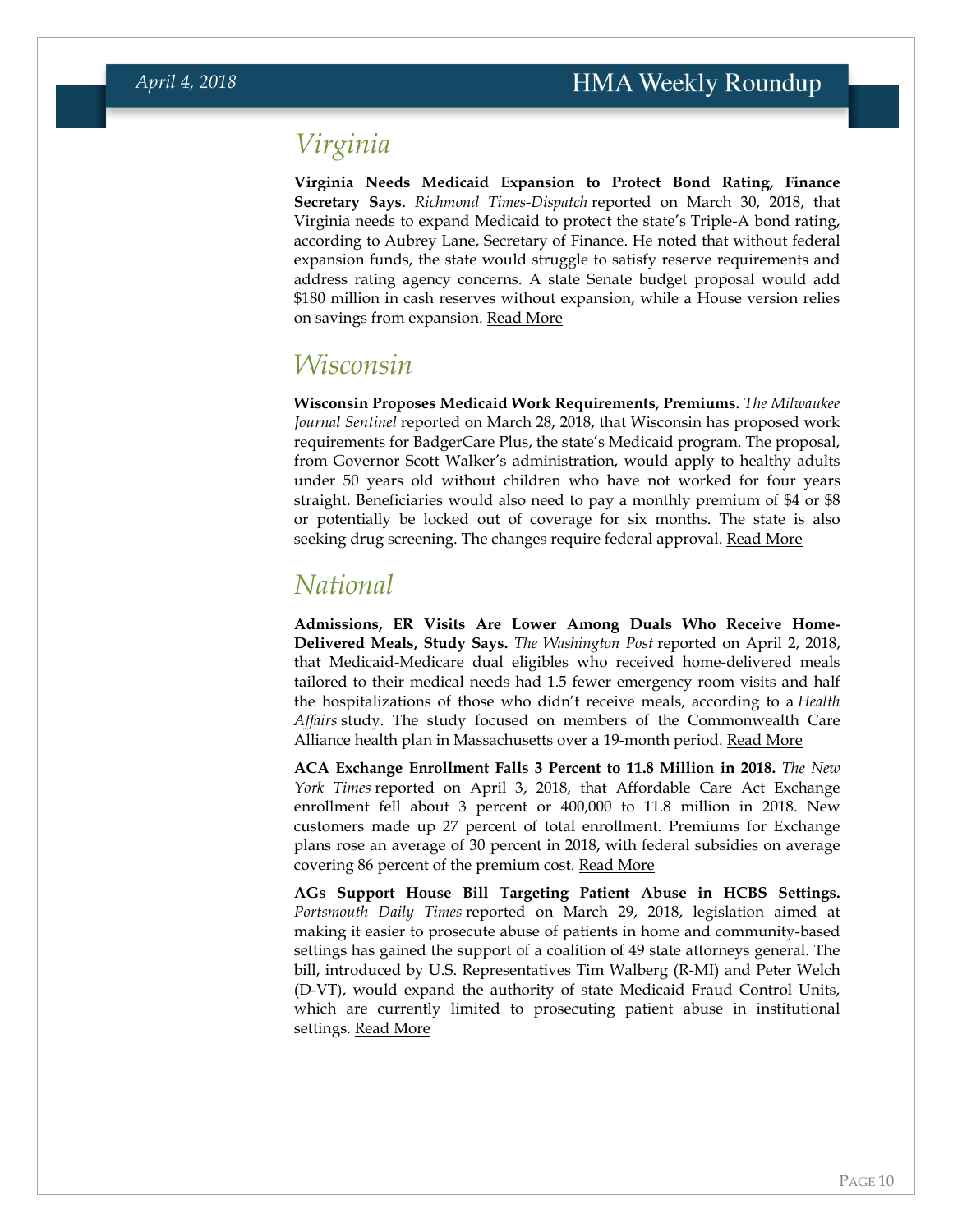**Medicaid Innovation Accelerator Program Launches New Technical Support Opportunity.** The Centers for Medicare & Medicaid Services (CMS) Medicaid Innovation Accelerator Program's (IAP) Reducing Substance Use Disorder (SUD) program area is launching a new technical support opportunity for state Medicaid agencies. All interested states are encouraged to attend the information session on Wednesday, May 2, 2018, from 1:00 pm – 2:00 pm ET to learn more. During this information session, states will learn about group and individualized technical support opportunities offered through the Medicaid IAP SUD program area, including an Opioid Data Dashboards Flash Track. The Opioid Data Dashboards Flash Track, which will run from June 2018 to September 2018, is geared to states interested in learning how to develop a data dashboard to display their SUD and/or opioids data and performance in Medicaid. Webinar participants will also learn about additional opportunities available to states, such as Rapid Response on Best Practices, Medication-Assisted Treatment Model/Payment Design, and 1115 SUD Strategic Design Support. *HMA is one of several organizations working as a subcontractor under a Center for Medicaid and CHIP Services (CMCS) contract with Truven Health Analytics, an IBM company, to provide support to CMCS on the Medicaid Innovation Accelerator Program (IAP). HMA is providing CMCS with subject matter expert assistance for the Reducing Substance Use Disorder and Improving Care for Medicaid Beneficiaries with Complex Care Needs and High Costs program areas through webinars, technical support assistance to participating states, resource papers, and biweekly program updates.* [Read More](https://cc.readytalk.com/registration/#/?meeting=cp4uegahe7p2&campaign=9eile2u0ezxi)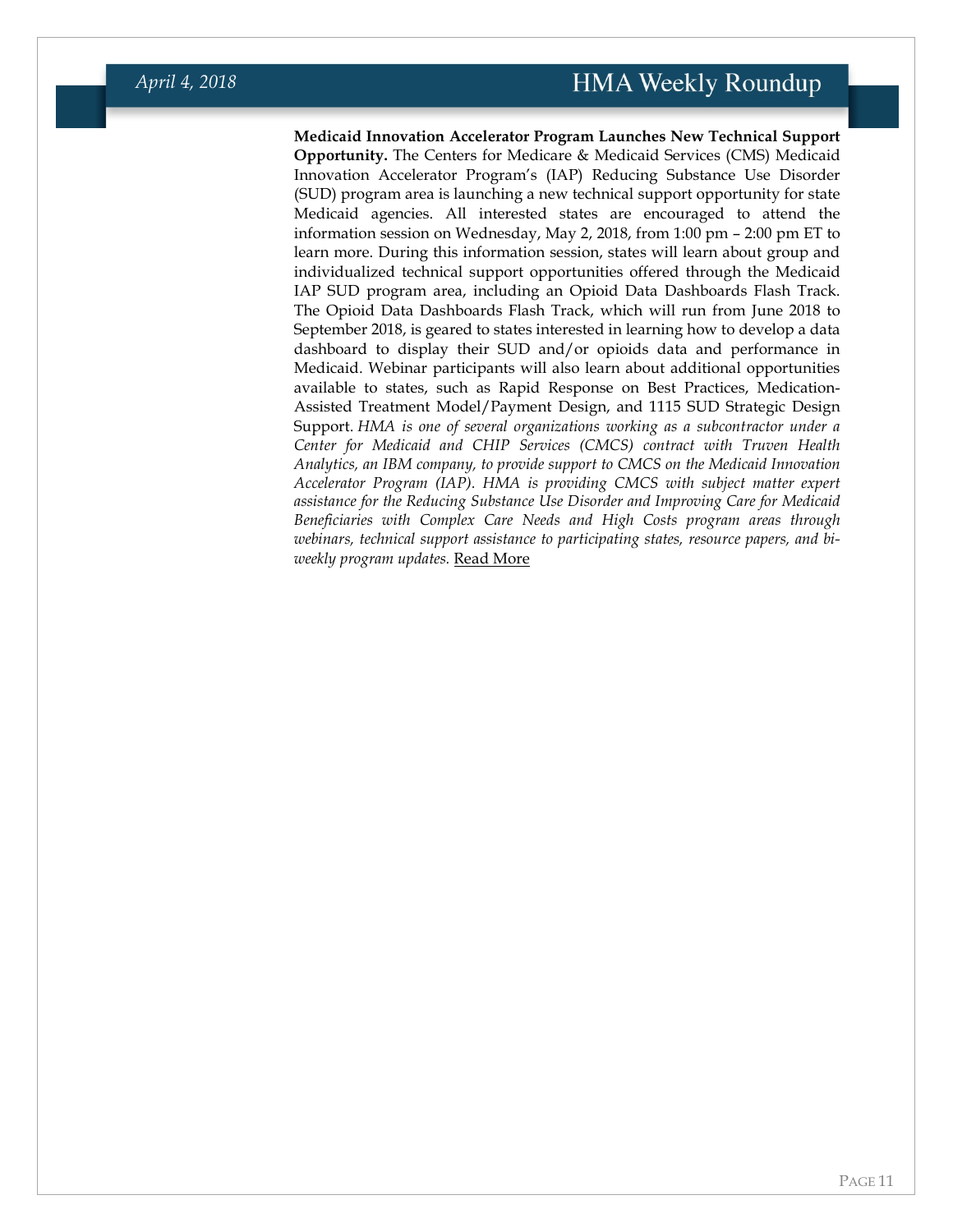<span id="page-11-0"></span>

**INDUSTRY NEWS** 

**LHC Group Completes Merger with Almost Family.** LHC Group announced on April 2, 2018, that it has completed its merger with Almost Family, effective April 1. The combined organization will provide home health care to 60 percent of the U.S. population aged 65 and over across 36 states. [Read More](https://www.businesswire.com/news/home/20180402005330/en/LHC-Group-Announces-Successful-Completion-Effectiveness-Merger)

**Ascension Health, Providence St. Joseph Health Put Merger on Hold.** *Modern Healthcare* reported on March 28, 2018, that not-for-profit hospitals Ascension Health and Providence St. Joseph Health have put plans to merge on hold. The deal would have created the largest hospital network in the U.S. [Read More](http://www.modernhealthcare.com/article/20180328/NEWS/180329903)

**Civitas Solutions Acquires 2 Adult Day Health Centers in MA.** *Business Wire* reported on April 3, 2018, that Civitas Solutions, Inc. has announced the expansion of its Adult Day Health (ADH) services with the acquisition of Aging Well Adult Day Health Center and Living Well Adult Day Health Center in central Massachusetts. The two ADH centers, which generated annual revenues of approximately \$8 million, serve an estimated 600 individuals in the area. [Read More](https://www.businesswire.com/news/home/20180403006623/en/Civitas-Solutions-Expands-Adult-Day-Health-ADH)

**Addus HomeCare Purchases Arcadia Home Care.** Addus HomeCare Corporation announced on April 2, 2018, the purchase of the assets of Arcadia Home Care & Staffing of Southfield, Michigan for \$18.5 million. Arcadia, which generated 2017 revenues of \$47.4 million, provides home care services to an estimated 2,300 individuals in 10 states. [Read More](http://phoenix.corporate-ir.net/phoenix.zhtml?c=231191&p=irol-newsArticle&ID=2340501)

**Oscar Health Raises Additional Capital.** *Crain's HealthPulse* reported on March 29, 2018, that Oscar Health, an insurance start-up plan, has raised another \$165 million from investors. The investment brings the company's valuation to \$3.2 billion, according to a source with knowledge of the company's finances. It was valued at \$2.7 billion when it last raised money, in 2016. The plan operated with large losses for many years; those losses slowed in 2017. Oscar increased premiums, pulled out of two regions (New Jersey and part of Texas), and sharply limited its network of hospitals and doctors in New York. Oscar, which has raised more than \$800 million to date, will use the latest funding round to replicate its strategy in four to five additional cities per year. In each, it will partner with one or more major health systems to "secure competitive prices." [Read More](http://www.crainsnewyork.com/article/20180329/PULSE/180329880/centerlight-settles-medicaid-fraud-case-for-10-million)

**Medicaid Plans Streamline Physician Credentialing.** *Forbes* reported on April 2, 2018, that Medicaid managed care plans are simplifying physician credentialing to increase participation across the country. The Texas Association of Health Plans and the Texas Medical Association, for example, are launching streamlined credentialing for all 19 Medicaid health plans in the state. Other states are looking to implement similar credentialing initiatives. [Read More](https://www.forbes.com/sites/brucejapsen/2018/04/02/health-plans-simplify-doctor-credentialing-to-boost-medicaid-participation/#a844fb761dc2)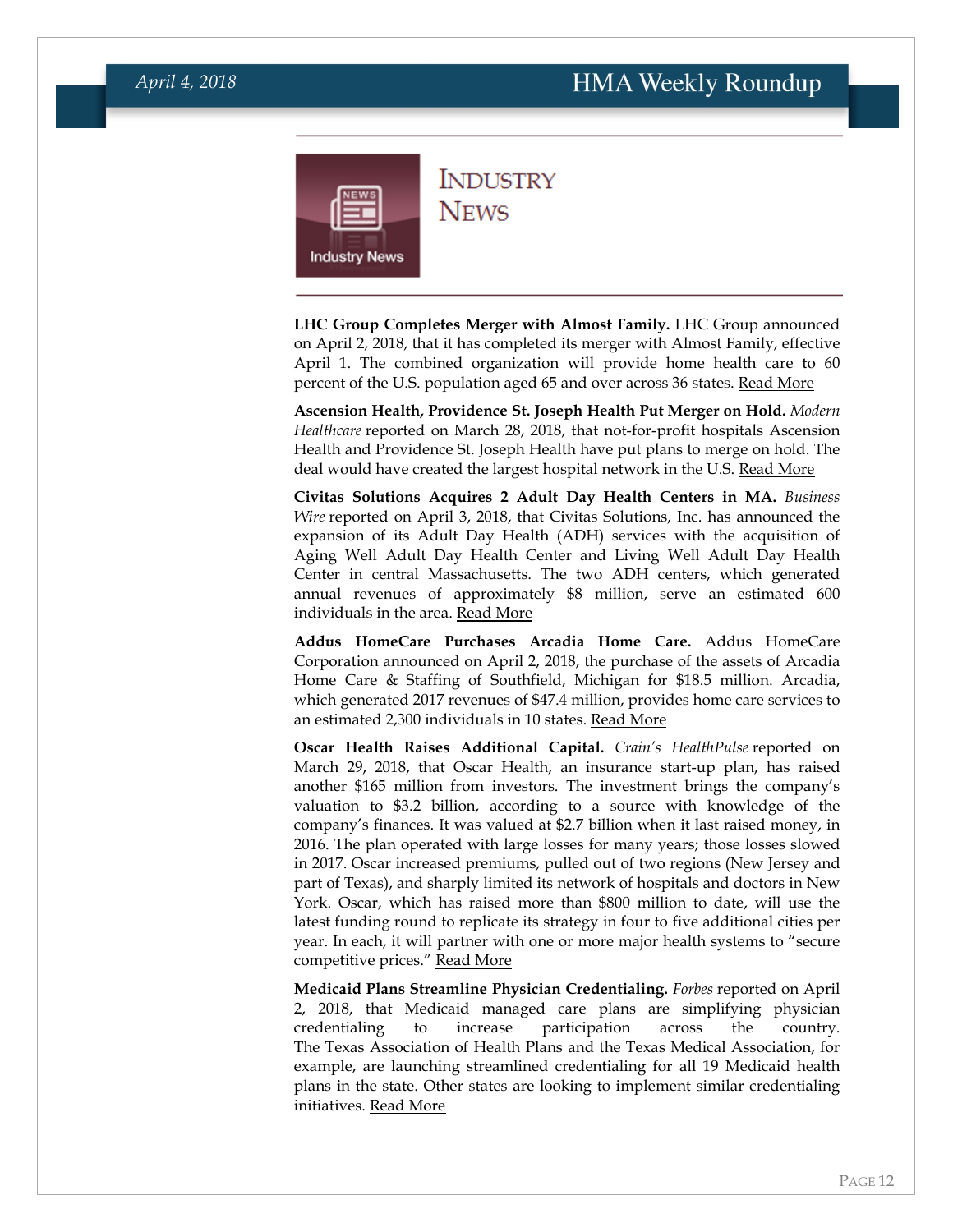## *April 4, 2018*

# HMA Weekly Roundup

## <span id="page-12-0"></span>RFP CALENDAR

| Date                     | <b>State/Program</b>                           | <b>Event</b>                                  | <b>Beneficiaries</b>                           |
|--------------------------|------------------------------------------------|-----------------------------------------------|------------------------------------------------|
| 2018 (Delayed from 2017) | Alaska Coordinated Care Demonstration          | <b>Contract Awards</b>                        | <b>TBD</b>                                     |
| 2018                     | Massachusetts One Care (Duals Demo)            | <b>RFP Release</b>                            | <b>TBD</b>                                     |
| Spring 2018              | North Carolina                                 | <b>RFP Release</b>                            | 1,500,000                                      |
| April 2018               | Alabama ICN (MLTSS)                            | <b>RFP Release</b>                            | 25,000                                         |
| April 2018               | <b>New Hampshire</b>                           | <b>RFP Release</b>                            | 160,000                                        |
| April 6, 2018            | <b>Texas STAR and CHIP</b>                     | <b>RFP Release</b>                            | 3,342,530                                      |
| April 6, 2018            | <b>Puerto Rico</b>                             | Proposals Due                                 | $^{\sim}$ 1,300,000                            |
| April 11, 2018           | Wisconsin LTC (Milwaukee and Dane Counties)    | Proposals Due                                 | $^{\prime\prime}1,600$                         |
| April 24, 2018           | lowa                                           | <b>Contract Awards</b>                        | 600,000                                        |
| April 27, 2018           | Florida Children's Medical Services            | <b>Responses Due</b>                          | 50,000                                         |
| April 12, 2018           | <b>Washington FIMC (Remaining Counties)</b>    | Proposals Due                                 | $^{\sim}1,600,000$                             |
| May 2018                 | Florida Statewide Medicaid Managed Care (SMMC) | <b>Contract Awards</b>                        | 3,100,000                                      |
| May 22, 2018             | <b>Washington FIMC (Remaining Counties)</b>    | <b>Contract Awards</b>                        | $^{\sim}1,600,000$                             |
| May 23, 2018             | Minnesota Special Needs BasicCare              | Proposals Due                                 | 53,000 in Program; RFP<br><b>Covers Subset</b> |
| <b>June 2018</b>         | Alabama ICN (MLTSS)                            | <b>Contract Award</b>                         | 25,000                                         |
| <b>June 2018</b>         | <b>Puerto Rico</b>                             | <b>Contract Awards</b>                        | $^{\sim}$ 1,300,000                            |
| <b>June 2018</b>         | North Carolina                                 | Proposals Due                                 | 1,500,000                                      |
| <b>June 2018</b>         | Kansas KanCare                                 | <b>Contract Awards</b>                        | 380,000                                        |
| June 4, 2018             | Wisconsin LTC (Milwaukee and Dane Counties)    | <b>Contract Award</b>                         | $^{\sim}1,600$                                 |
| June 26, 2018            | Florida Children's Medical Services            | <b>Contract Award</b>                         | 50,000                                         |
| June 29, 2018            | Minnesota Special Needs BasicCare              | <b>Contract Award</b>                         | 53,000 in Program; RFP<br>Covers Subset        |
| <b>July 2018</b>         | <b>Texas STAR and CHIP</b>                     | <b>Proposals Due</b>                          | 3,342,530                                      |
| July 1, 2018             | Pennsylvania HealthChoices (Delay Likely)      | Implementation (SE Zone)                      | 830,000                                        |
| July 1, 2018             | MississippiCAN                                 | Implementation                                | 500,000                                        |
| August 1, 2018           | Virginia Medallion 4.0                         | Implementation                                | 700,000                                        |
| September 1, 2018        | Texas CHIP (Rural, Hidalgo Service Areas)      | Implementation                                | 85,000                                         |
| September 2018           | North Carolina                                 | Contract awards                               | 1,500,000                                      |
| September 26, 2018       | <b>Texas STAR and CHIP</b>                     | <b>Evaluation Period Ends</b>                 | 3,342,530                                      |
| October 2018             | <b>Puerto Rico</b>                             | Implementation                                | $^{\sim}1,300,000$                             |
| October 2018             | Alabama ICN (MLTSS)                            | Implementation                                | 25,000                                         |
| October 1, 2018          | Arizona                                        | Implementation                                | 1,600,000                                      |
| October 1, 2018          | Texas STAR+PLUS Statewide                      | <b>Contract Start</b>                         | 530,000                                        |
| November 1, 2018         | New Hampshire                                  | Proposals Due                                 | 160,000                                        |
| January 2019             | Kansas KanCare                                 | Implementation                                | 380,000                                        |
| January 1, 2019          | Wisconsin LTC (Milwaukee and Dane Counties)    | Implementation                                | $^{\prime\prime}1,600$                         |
| January 1, 2019          | Washington FIMC (Remaining Counties)           | Implementation for RSAs Opting for 2019 Start | $^{\sim}1,600,000$                             |
| January 1, 2019          | Florida Children's Medical Services            | <b>Contract Start</b>                         | 50,000                                         |
| January 1, 2019          | Pennsylvania MLTSS/Duals                       | Implementation (SE Zone)                      | 145,000                                        |
| January 1, 2019          | Florida Statewide Medicaid Managed Care (SMMC) | Implementation                                | 3,100,000                                      |
| January 1, 2019          | Pennsylvania HealthChoices (Delay Likely)      | Implementation (Lehigh/Capital Zone)          | 490,000                                        |
| January 1, 2019          | <b>New Mexico</b>                              | Implementation                                | 700,000                                        |
| January 1, 2019          | <b>New Hampshire</b>                           | <b>Contract Awards</b>                        | 160,000                                        |
| January 1, 2019          | Minnesota Special Needs BasicCare              | Contract Implementation                       | 53,000 in Program; RFP<br>Covers Subset        |
| January 24, 2019         | <b>Texas STAR and CHIP</b>                     | <b>Contract Start</b>                         | 3,400,000                                      |
| July 1, 2019             | North Carolina                                 | Implementation                                | 1,500,000                                      |
| <b>July 1, 2019</b>      | New Hampshire                                  | Implementation                                | 160,000                                        |
| July 1, 2019             | lowa                                           | Implementation                                | 600,000                                        |
| January 1, 2020          | Texas STAR+PLUS, STAR, and CHIP                | <b>Operational Start Date</b>                 | 530,000                                        |
| January 1, 2020          | Pennsylvania MLTSS/Duals                       | <b>Implementation (Remaining Zones)</b>       | 175,000                                        |
| January 1, 2020          | <b>Washington FIMC (Remaining Counties)</b>    | Implementation for RSAs Opting for 2020 Start | $^{\sim}1,600,000$                             |
| January 1, 2020          | Massachusetts One Care (Duals Demo)            | Implementation                                | <b>TBD</b>                                     |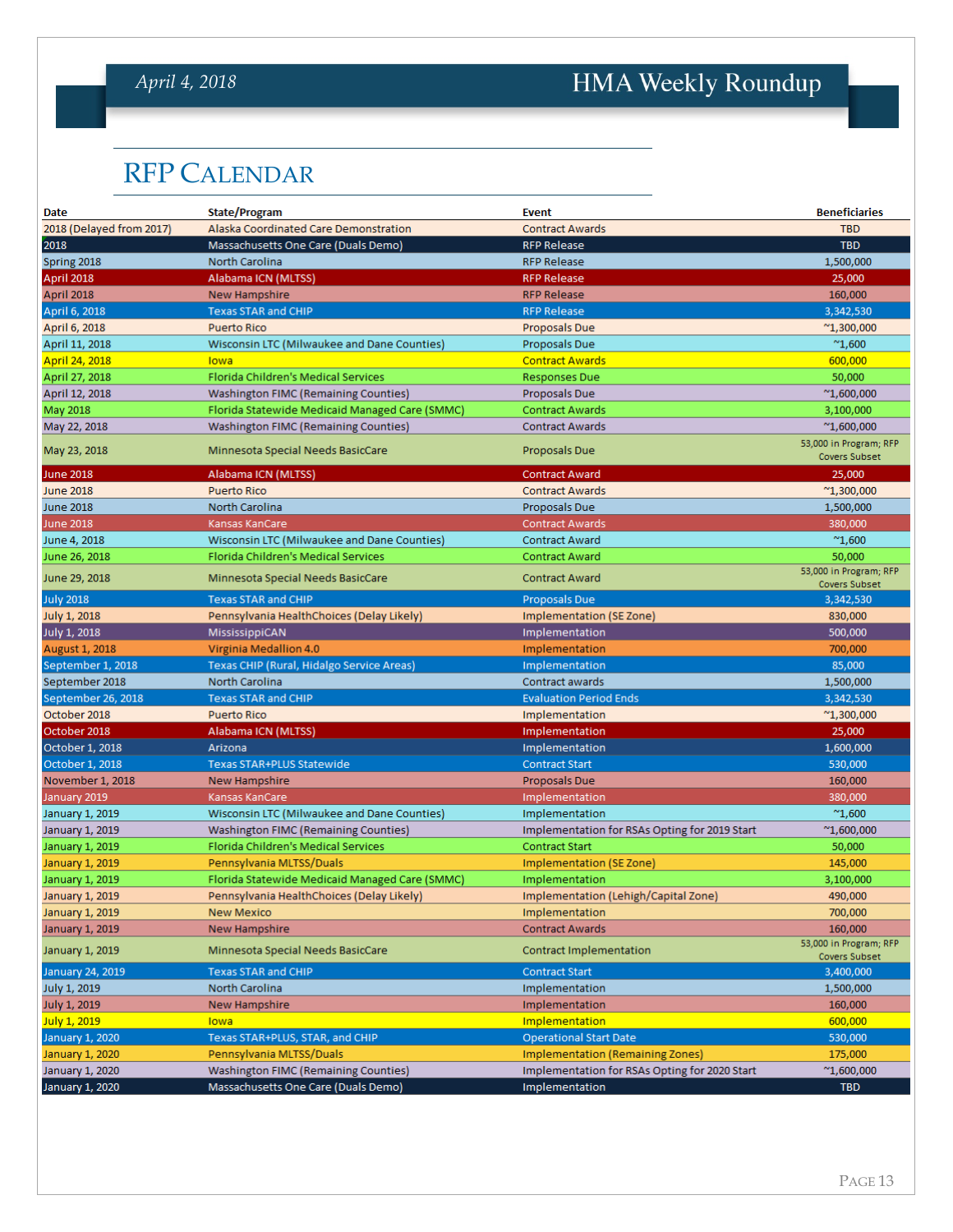# <span id="page-13-0"></span>HMA NEWS

**Upcoming Webinar** - Technology Refresh: Assessing, Updating Health Insurance Exchange Platforms to Improve Marketplace Functionality and Enhance the User Experience on April 11, 1-2 EDT. [Read More](https://www.healthmanagement.com/knowledge-share/webinars/technology-refresh-assessing-updating-health-insurance-exchange-platforms-improve-marketplace-functionality-enhance-user-experience/)